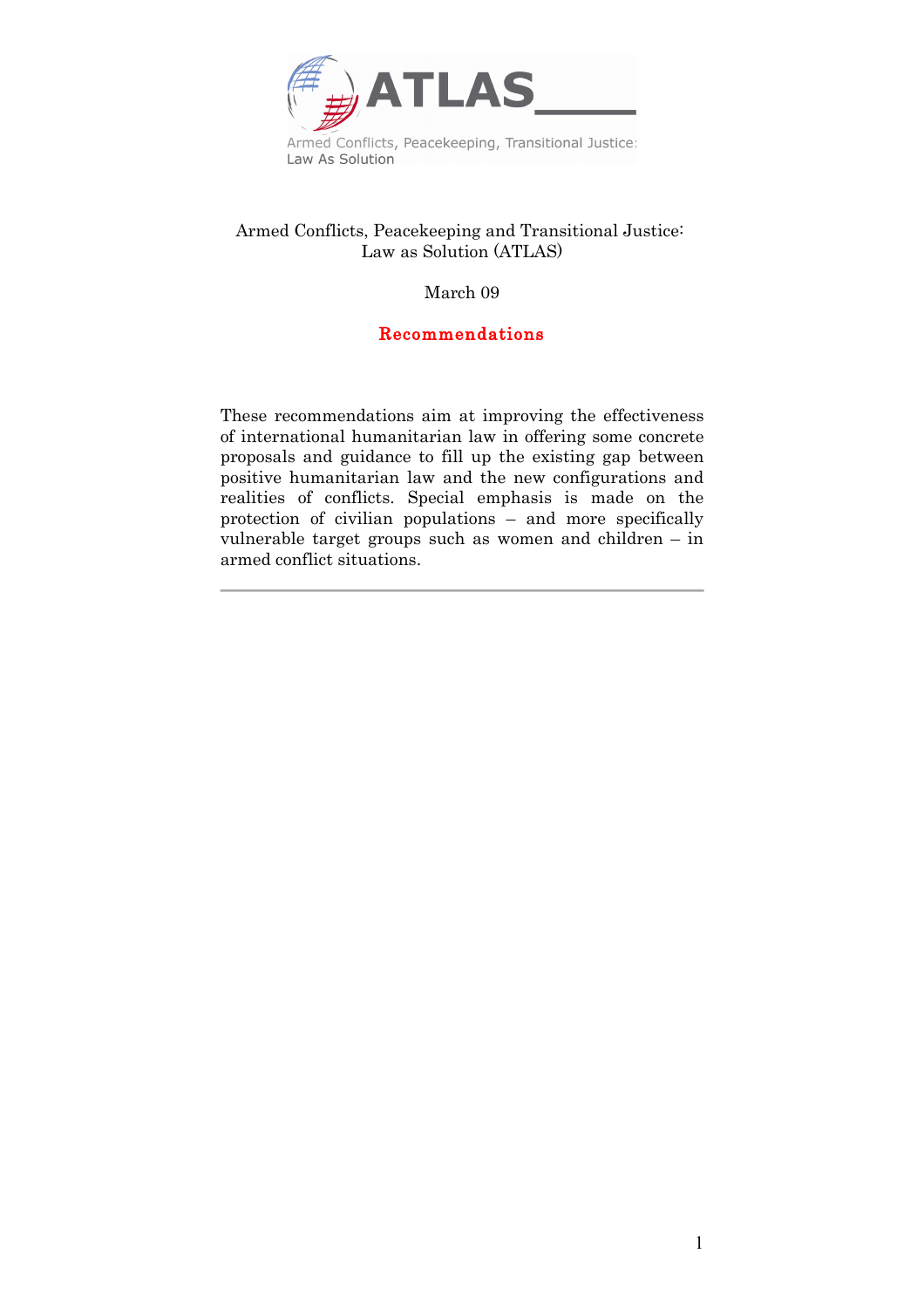

## Key recommendations concerning humanitarian law violations by organized armed groups

### Issue: The qualification of "armed conflict"

Recommendation 1: For a better application of international humanitarian law principles, in particular the Additional protocol II, the European Union's institutions should qualify as soon as possible an emergent conflict as armed conflict ensuring the application of Protocol II

D and a™ en un Recommendation 2: The criteria established by the ICTY could be used as a reference for this qualification.

Comment: One of the key element of the application of international humanitarian law is the distinction between an armed conflict and disorder situations or internal tensions (riots, isolated or sporadic acts of violence). This distinction was not integrated in the Geneva Conventions, since Common Article 3 provides broad conditions of application: the existence of an armed conflict "not of an international character" and which emerges on the territory of one of the parties to the Geneva Conventions. On the other hand, it was integrated within the Additional protocol II, and Article 1 provides in particular that the material protection granted by the Protocol does not apply "to situations of internal disturbances and tensions, such as riots, isolated and sporadic acts of violence and other acts of a similar nature, as not being armed conflicts". The Rome Statute establishing the International Criminal Court also refers to this distinction, since its Article 8 specifies that the provisions related to the war crimes apply to "armed conflicts that take place in the territory of a State when there is protracted armed conflict between governmental authorities and organized armed groups or between such groups". The participation of third parties to the conflict is fundamental to the application of international humanitarian law. It will often happen that the parties to a conflict do not understand the interest of applying humanitarian law and initially refuse the qualification of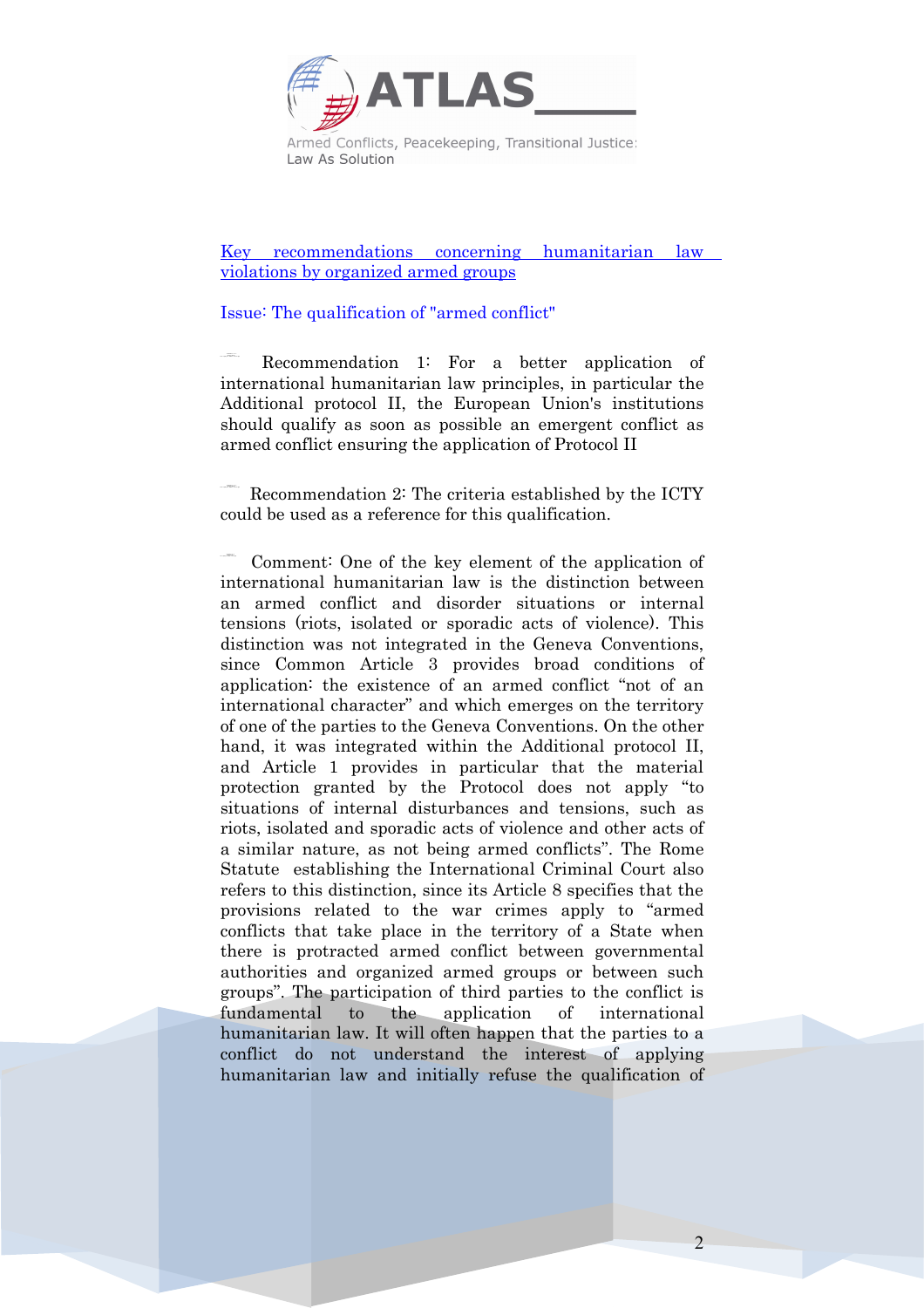

armed conflict. For the legitimate government, an application of humanitarian law would, from a legal point of view, enable to distinguish the conflict from cases of internal criminal law. Politically, it would lead the government to recognize that the armed group controls part of the territory or at least exerts a certain authority on a given territory. The armed group could consider the provisions of the international humanitarian law as binding, in particular the principle of distinction between civilians and soldiers, and without real reciprocity. It could also have problems accepting the binding effect of instruments originally ratified by its opponent.

The qualification of a conflict as armed conflict was at the center of the work of the International Criminal Tribunal for ex-Yugoslavia (ICTY). In an important series of cases, the Tribunal established the criteria defining the existence of an armed conflict which would exceed sporadic violence. None of these criteria is sufficient or essential in defining the existence of an armed conflict, but their accumulation makes it possible to qualify a conflict as an armed conflict. The criteria include: - the number, duration and intensity of individual confrontations, - the type of weapons or other military equipment used, - the number and gauge of the ammunition used, - the number of individuals participating and the nature of the forces taking part to the conflict, - the number of casualties, - the degree of material destruction and - the number of civilians fleeing the conflict zones.

Issue: The determination of the existence of an organized armed group

Recommendation 3: For a better application of the principles of international humanitarian law, in particular the Additional protocol II, the European Union's institutions should qualify as soon as possible an armed group as organized armed group – instead of rebels – to ensure the application of Protocol II.

Recommendation 4: The criteria established by the ICTY could be used as a reference for this qualification.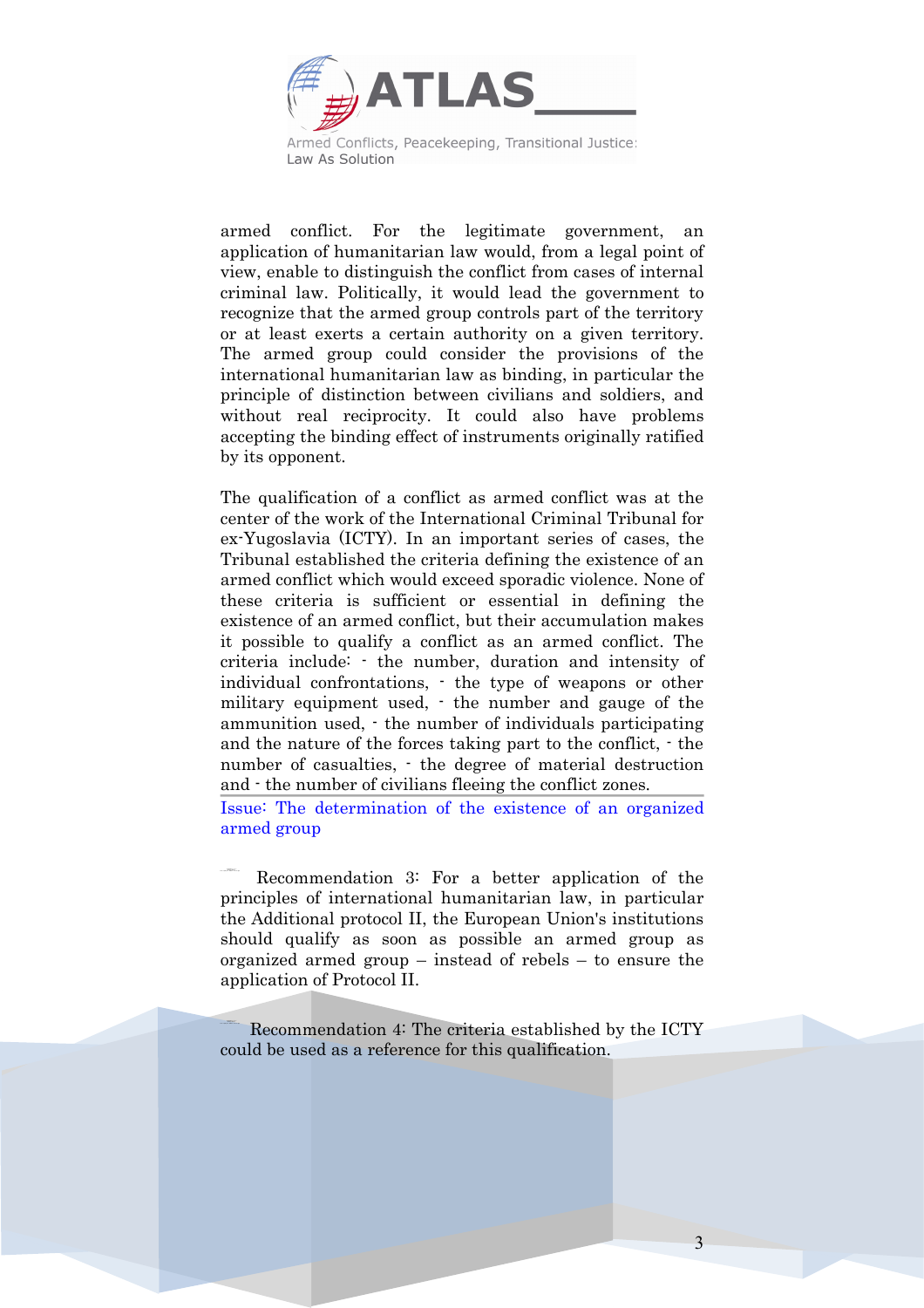

Comment: The scope of application of Protocol II covers any armed conflict excluded from the scope of application of Protocol I (dealing with international armed conflicts) and which takes place on the territory of a contracting party "between her armed forces and the dissenting armed forces or the organized armed groups which, under the conduit of a responsible command, exert on part of its territory a control such as it enables them to carry out continuous and concerted military operations" (Protocol II, Article 1). The ICTY defined a series of criteria which would make it possible to qualify a group of "organized armed group": - the existence of an organized chain of command, including rules and mechanisms of discipline; - the existence of general headquarters;  $\cdot$  the fact that the group controls a certain territory; - the capacity of the group to have access to weapons, to other military materials, to recruits and to military training; - its capacity to plan, coordinate and carry out military operations, including the participation of troops and the logistic assistance of material; - its capacity to define a unified military strategy and to use a military tactic; - its capacity to speak with one voice, negotiate and conclude agreements, such as cease-fire or peace agreements.

Issue: International supervision mechanism

Recommendation 5: Because of the important political role of the European Union, a declaration on the application of Protocol II can be fundamental for the application of its provisions by the territorial state.

D and a™ en un Recommendation 6: Following this declaration, the relationship between the European Union's institutions and the armed groups could be developed, which could lead to the process of legitimizing the action of these groups. The decolonization provided many examples of attempts at legitimizing insurrectionary groups by an action within the UN. The European Union's organs will have to be careful to distinguish between the promotion of the respect for international humanitarian law standards and the whole legitimizing process of the armed groups' action. The declaration of application of international humanitarian law may have to specify that it does not mean that it recognizes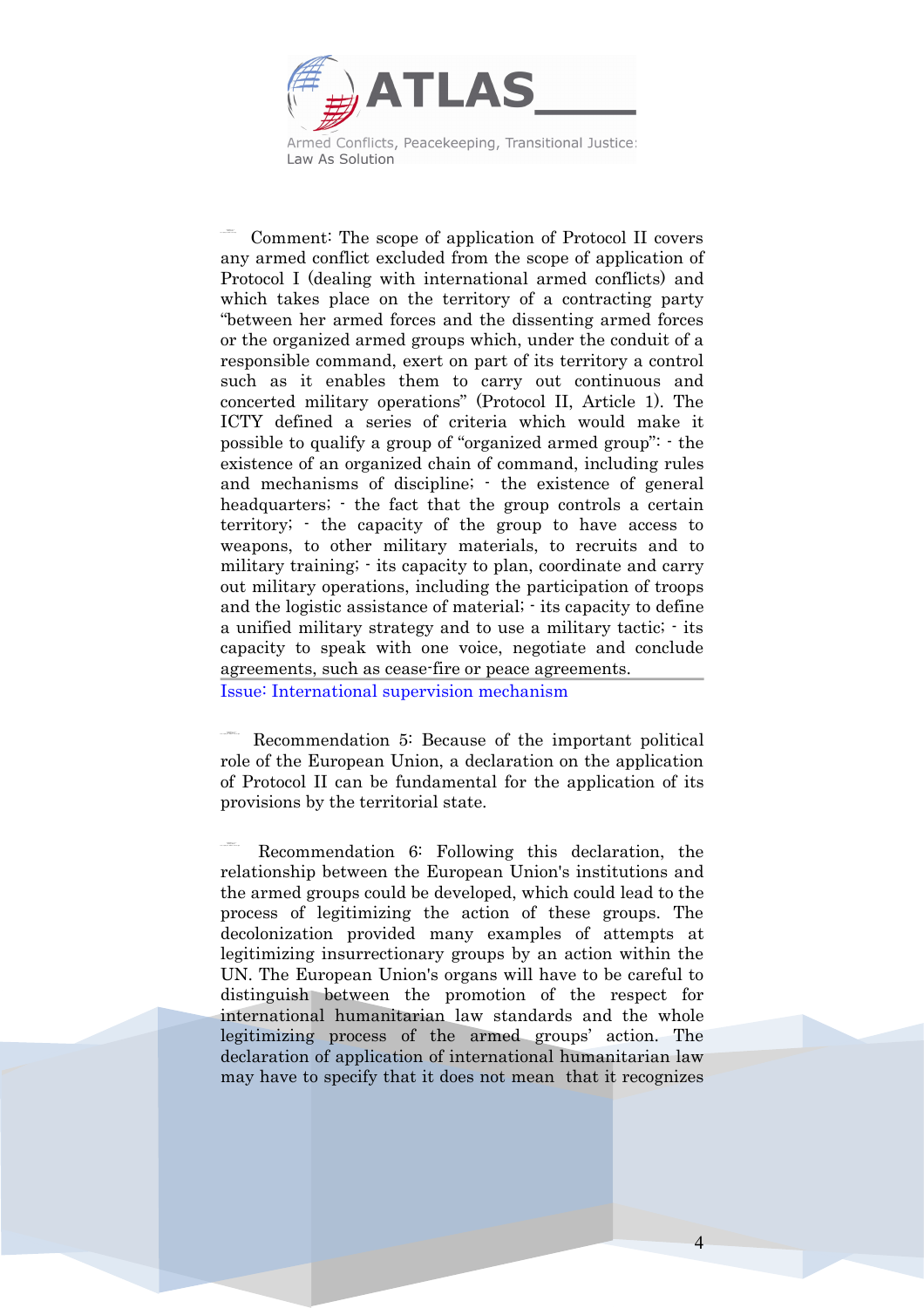

any legitimacy to the armed group concerned.

Comment: Protocol II suffers from an apparent lack of supervision from an international agency: no article provides that such an organization will have jurisdiction to determine that the conditions for application of the Protocol are met or whether the Contracting parties satisfy the provisions of the Protocol or not. This lack is partly compensated by the fact that Protocol II being closely related to Common Article 3, it is generally considered that its paragraph 2, according to which "An impartial humanitarian body, such as the International Committee of the Red Cross, may offer its services to the Parties to the conflict." is applicable, which is also confirmed in practice. But the ICRC has only limited room for maneuver, since the Contracting states must themselves ask for its intervention; indeed, in practice when the territorial state does not recognize the character of insurgent to the members of an armed group, it will not wish the intervention of the ICRC and will not accept the application of Protocol II.

From a formal point of view, international law does not require such a recognition. Politically, the application of Protocol II is subject to such disputes that the mere acceptance of its application by the parties in conflict represents the necessary condition for this application. The territorial state will be thus the one in charge of the qualification of the group of insurgents as organized armed group and that qualification will condition the application of Protocol II. It is however possible that the recognition of this statute by a group of states compensates for the lack of declaration by the territorial state, or makes a sufficient pressure on the territorial state, particularly when it is obvious that this lack resulted from political circumstances.

Issue: Unilateral Declarations and Special Agreements on the respect of Humanitarian Law

Recommendation 7: The European Union's organs should encourage the signature of special agreements by the organized armed groups.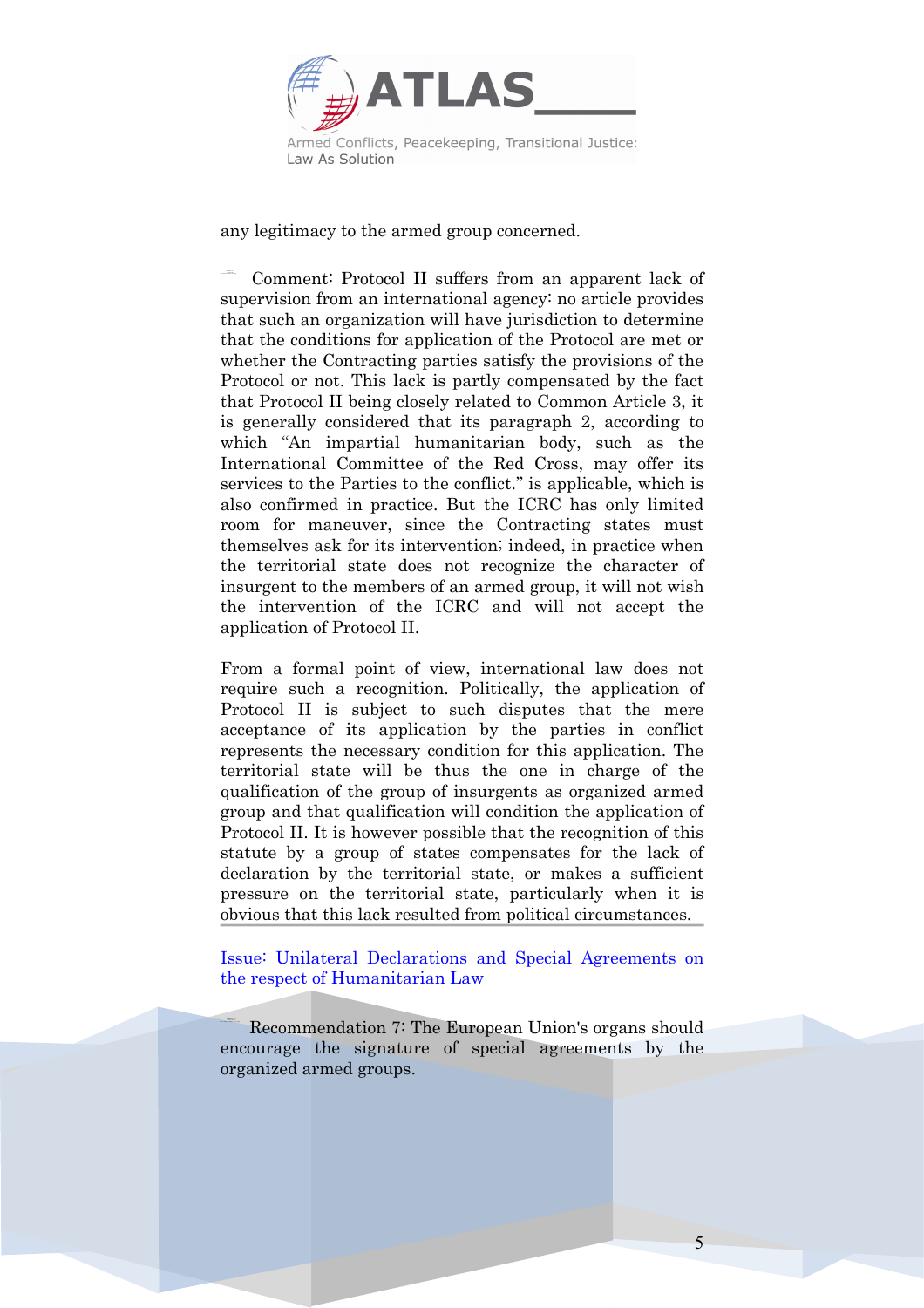

Comment: The examples of unilateral declarations by. which armed groups declared themselves bound by certain provisions of international humanitarian law are numerous. Thus, the FLN (1956), the regime of Katanga in Congo (1961) and various armed groups opposed to the legitimate governments in Lebanon (1958), Cuba (1959) and Yemen (1962) declared that they respected Common Article 3 or the "principles of the Geneva Conventions". Certain organized armed groups even tried to adhere to the Geneva Conventions, without success. Recently, that was the case for the Kosovo Liberation Army (1998), which stated that it recognized the Geneva Conventions and other conventions applicable in times of armed conflict, "even if it could not adhere to it formally, as it would have wished to do".

Issue: Protocol II and organized armed groups

Recommendation 8: To open Protocol II for adherence by. organized armed groups.

Comment: Protocol I is open to the ratification of the "groups which fight against the colonial domination" by a simple unilateral declaration addressed to its agent (the Swiss government), which automatically involves the application of the Protocol and the Geneva Conventions to these groups' actions. A parallelism between the two Protocols should have brought the states which took part in the Geneva conference to admit the possibility for the armed groups involved in a non-international armed conflict to adhere to Protocol II. The acts of the conference do not mention anything on this subject.

To open Protocol II to the adherence by organized armed groups would require the amendment of Protocol II. Currently, the number of non-international armed conflicts imposes that a similar provision than the one provided by Protocol I concerning groups fighting in a context of decolonization, but concerning this time organized armed groups is inserted in Protocol II.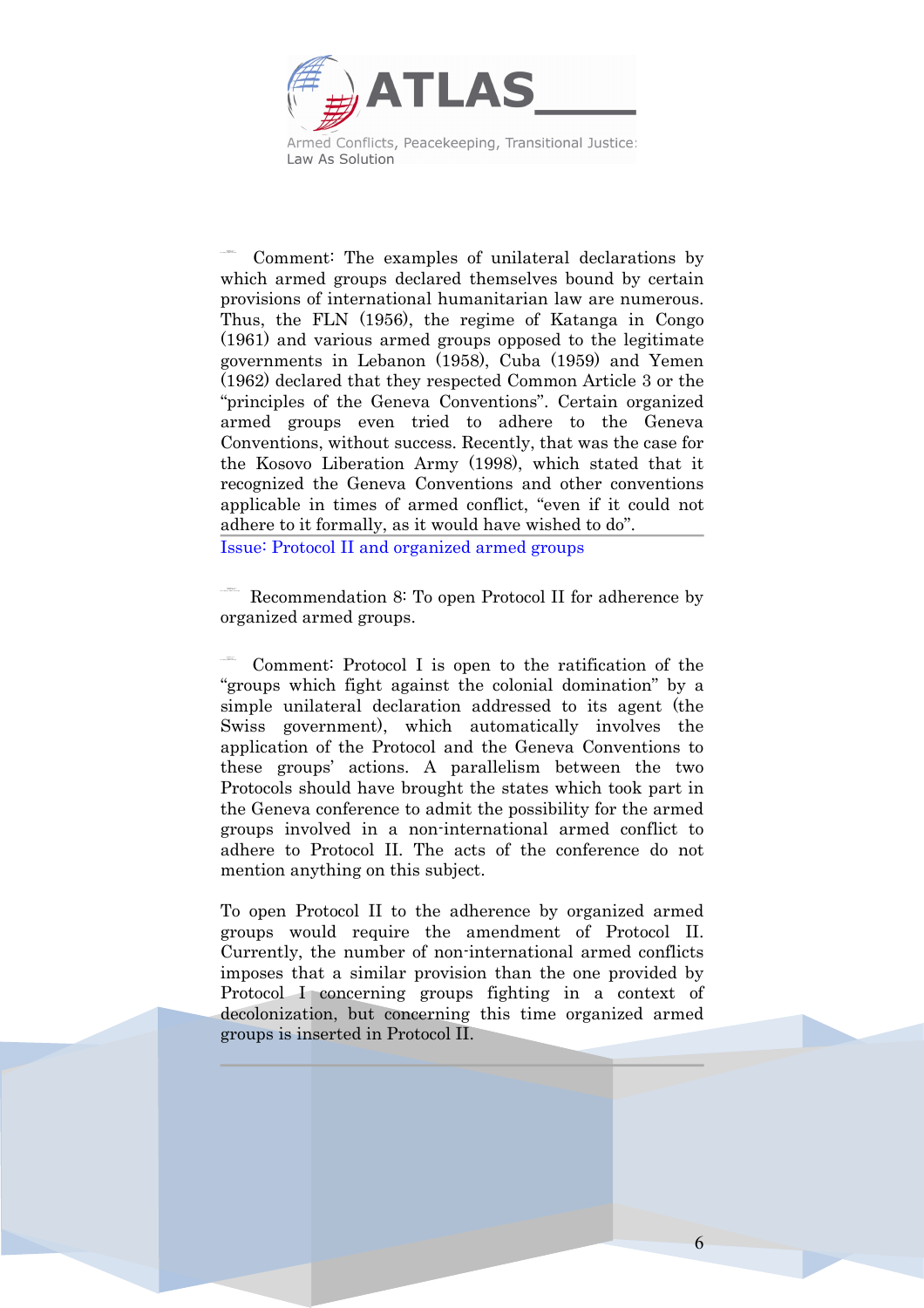

#### Key recommendations concerning the EU's role in international humanitarian and human rights law

The European security landscape has changed rapidly since 1991. In 1991, in Maastricht, the Member states of the European Communities created the Common Foreign Security Policy as an intergovernmental second pillar of the TEU. Since 1998, they have been developing the security aspect of this policy into a European Security and Defence Policy. Today, the role of the European Union as a major international actor via humanitarian aid, crisis management and peacekeeping is not questioned anymore.

The research has covered an extremely wide array of subject matter in the context of the EU's role in international humanitarian and human rights law. The research seeks to provide the reader with a comprehensive look at not only the basic aspects of the EU's place in IHL and IHRL, but also into the specific policies and action taken by the EU in this regard. To that end, the research covered subject matter such as the legal personality of the EU and its competence to act within the sphere of IHL and IHRL, including whether there are any built-in mechanisms to review the policies and actions taken. Further to that, the research examines existing policy, including any internal mechanisms that might have input into IHL or IHRL and any follow up action taken with regard to EU policy. The research then considers in some depth the EU's relationship with third states, for example any action taken by the EU to encourage accession, ratification, or implementation of IHL and IHRL instruments, and any contribution to developments in that context, specifically with regard to the Responsibility to Protect. The research also evaluates funding and assistance, EU support to international institutions, its role in conflict prevention and resolution, and briefly touch on its sanctions regime for violations of IHL and IHRL norms. The research also briefly looked at the EU's action with regard to women and children. The study then concludes with an assessment of the EU as an actor in peacekeeping, enforcement, and policing missions abroad.

7

Issue: Coordination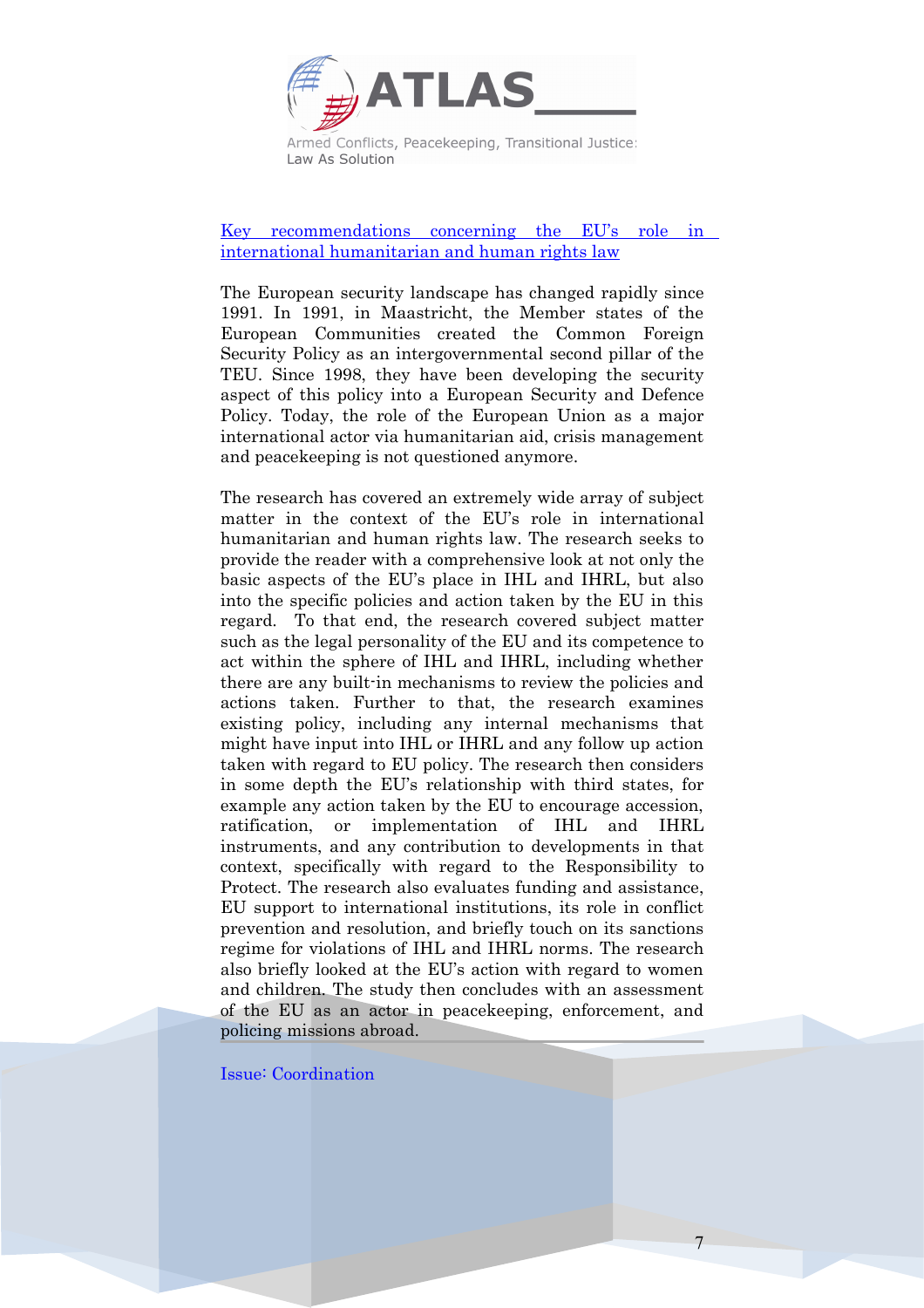

Recommendation 1: The EC could act as the harmonizing. body by providing a leadership role and working to coordinate more closely with the EU in order to achieve coherence and complementarity in relation to the delivery of humanitarian aid. In turn, this coordination should be extended and picked up by other international actors and the Member states in order to ensure the coherent application of EU policy. At this stage, it seems the best way to do this is to establish a coordinating body that can assist both the institutions and the Member states and bridge the institutional divide between them. This has been suggested already by the EU's Conflict Prevention Partnership in its Göteborg paper of 2006, but it does not seem that any steps have been taken in that direction, other than more coordination with regard to better communication between the institutions and the Member states.

Comment: We see that by and large, the biggest issue is coordination. While it is clear that the EU does have a policy with regard to IHL and IHRL and that it strives to implement its considerations in its own order as well as in relation to third countries, the boundaries between its own action and that of the EC and the Member states are quite blurry. Coordination is necessary in order to establish clear policies and methods with regard to humanitarian aid and policies regarding political, military and peacekeeping matters. There should first be better coordination between the Commission, other EU institutions and the Member states. They should strengthen their working relationships in order to develop common policies with regard to the implementation of and compliance with the humanitarian aid guidelines for third countries, as well as establish a set of principles and good practices to govern funding policy. In 2007, the EU published Guidelines on the implementation of international humanitarian law. Although it is a welcome initiative, COJUR (the body in charge of its implementation) has not considered the Guidelines on its current agenda, and there has been no real follow up on the Guidelines since their development.

Issue: Conflict Prevention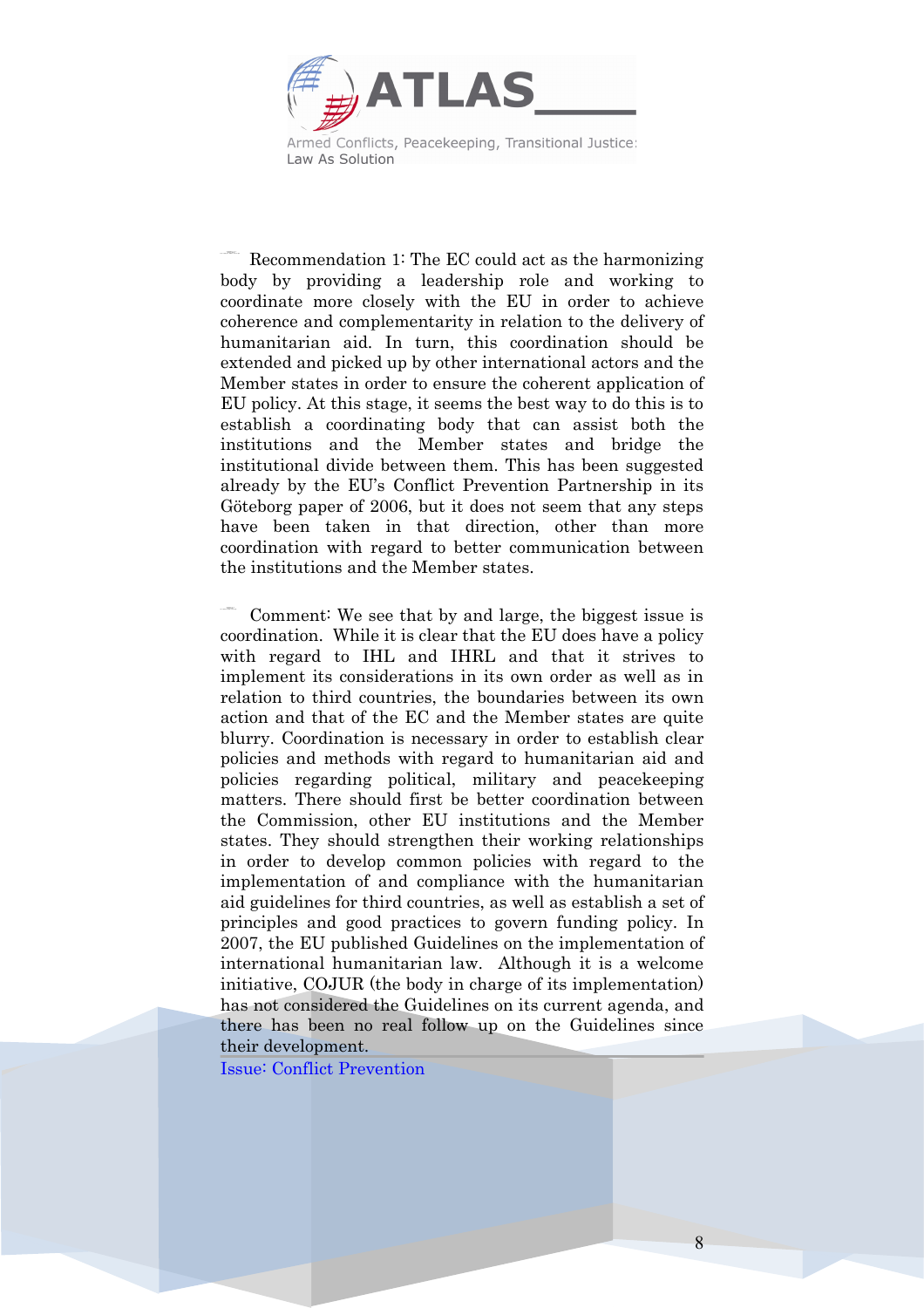

Recommendation 2: Develop joined-up planning between military and civilian crisis management institutions for ESDP operations and ensure greater civilian and military coordination takes place in the field (for example by integrating senior level civilian peace-building advisors into military interventions).

Q uickTim e™ et u n Recommendation 3: Improve early warning analysis by. ensuring that greater information 'from the field' is used to support Member states intelligence.

Comment: In this respect Country Strategy Papers and the integration of the Checklist for Root-Causes of Conflict elaborated by the Commission should play a more important role than they do now. The study of the latest CSPs of our target countries (Haiti, Cambodia, Sierra Leone and BiH) revealed that the Community has indeed taken on its mandate to consider the Checklist for Root-Causes of Conflict in its evaluation of countries that receive assistance from the Community; this evaluation for the most part is quite comprehensive. However, the method by which these countries are assessed against the Checklist is by no means uniform, although this may be due to the individual nature of these countries and their specific situations. Many aspects of the Checklist are left out from consideration by the CSPs or RSPs and those areas which are included are superficially explored. Because the information is not uniform, it is scattered in various places throughout the Strategy Papers, so that one cannot clearly conceive which considerations are being discussed.

It may be valuable either to generate separate reports specifically relating to the Checklist which can be annexed to the CSPs and RSPs, or to restructure the Strategy Papers in a way that clearly makes use of the Checklist in a systematic, uniform manner. If the point is to consider conflict risk factors in their own right so that the attention of the Community and Member states can be drawn to those countries which are in most need of assistance, it seems sensible to evaluate those factors separately from the other elements of the Strategy Papers in order to effectively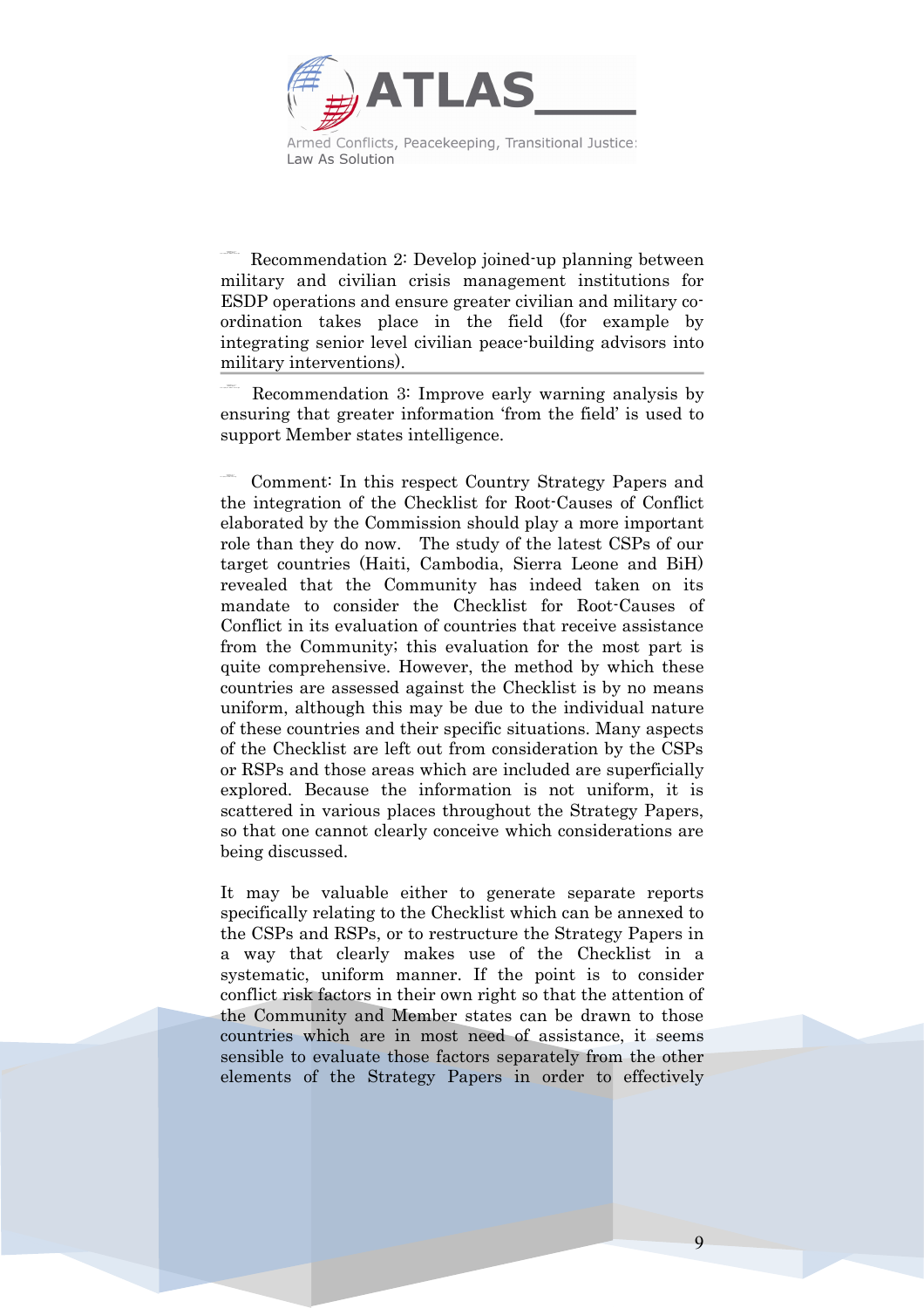

attract that attention. Issue: Funding Assistance

Recommendation 4: Increase and maintain EU Humanitarian Aid.

Comment: The last five years have shown the EU to be particularly active in reform of humanitarian aid policy, with the introduction of the Good Humanitarian Donorship principles (2004), annual publication of ECHO financial reports (2006) and the recent European Consensus on Humanitarian aid (2007).

These major initiatives reflect the desire of the EU to strengthen the framework within which humanitarian aid is distributed, through focusing on both efficient and effective aid delivery and implementation. Thus, the overall trend emerging reports on an ambition to streamline procedure and codify norms of practice, although there has been some criticism in this regard, which will be explored further. On a theoretical level there has been a reaffirmation of the foundations upon which EU aid is granted, namely the humanitarian principles of neutrality, independence and impartiality.

Despite currently being the world's largest single donor of humanitarian assistance, EU humanitarian aid has actually decreased in real terms. Unless addressed, this recent erosion of the EU funds will have a serious impact on the world's most vulnerable people, over 100 million of whom receive EU assistance at present.

Issue: EU Contribution to Responsibility to Protect

Recommendation 5: Ensure the implementation of the EU Responsibility to Protect. The EU must take a more conspicuous and forward-looking role in the advancement of Responsibility to Protect. Although Member states are the actors responsible for its application, the EU should take a greater role in supporting Member states' efforts to develop and apply the doctrine. The most visible and constructive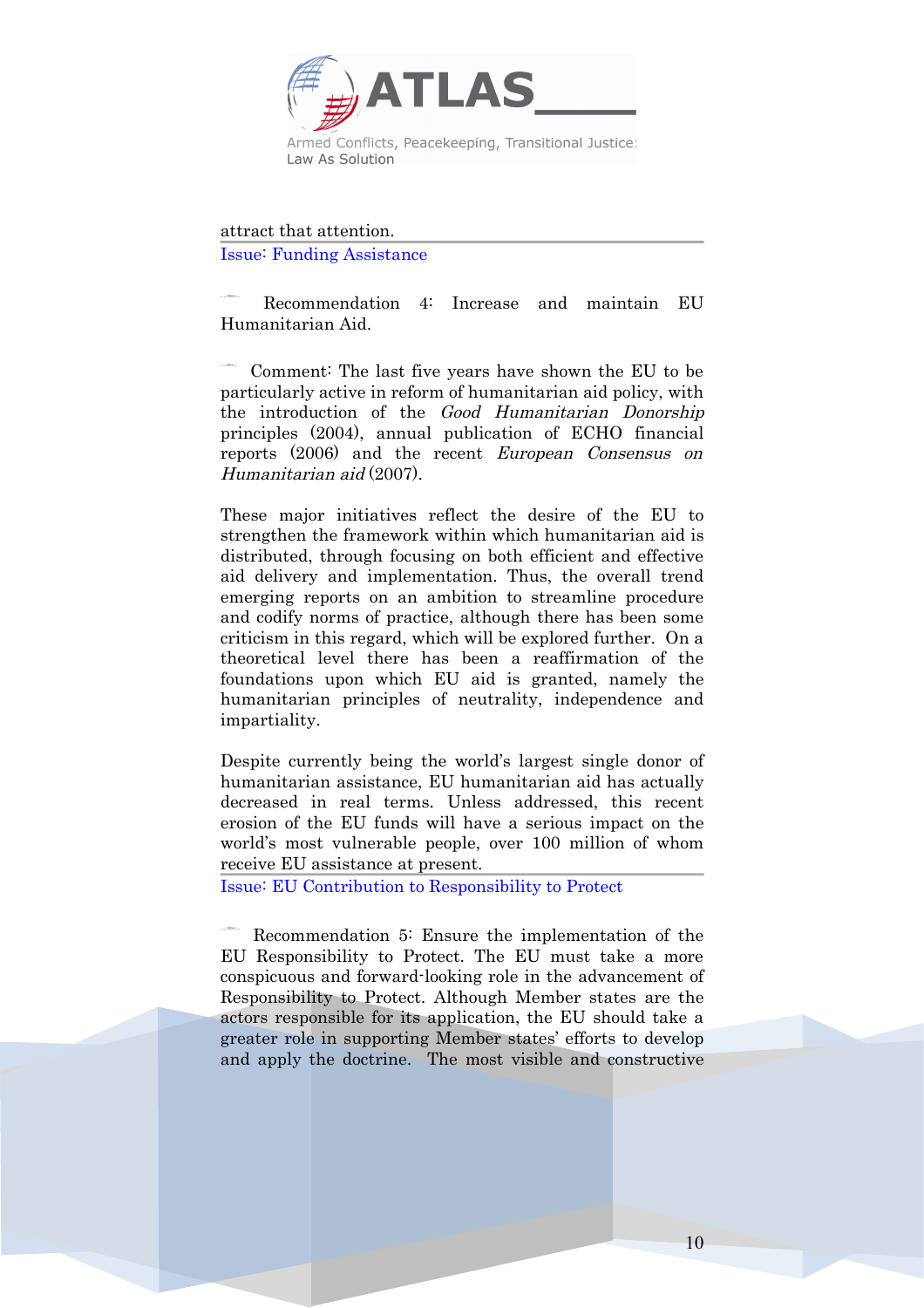

effort the EU could make in this regard would be to establish a new EU agency or working group responsible for developing a shared understanding of when Responsibility to Protect applies, building state capacity for recognizing and responding to situations in which it applies, and generally acting as an information clearinghouse when called upon by other EU bodies. Such an agency would fit well alongside those other EU groups responsible for dealing with matters associated with the CFSP.

Comment: The Responsibility to Protect has transformed. from an emerging legal norm to an accepted international responsibility. It represents the idea that not only is a sovereign state responsible for protecting its own citizens, but where another sovereign state is unable or unwilling to protect its citizens from avoidable catastrophe, that responsibility must be borne by the international community.

Although the EU has enthusiastically endorsed the principle of Responsibility to Protect, its implementation can be best described as inconsistent and lacking initiative.

Recommendation 6: Clarifying the boundaries of the doctrine should be a priority for the EU. Guidelines cataloguing the substantive content of the norm and establishing criteria for its application – perhaps the criteria advanced by the International Commission on Intervention and state Sovereignty in its 2001 report (e.g. just cause, proportional means, right intention, etc.) – need to be developed at EU level so that EU Member states can apply the norm responsibly, consistently, transparently, and legally.

Comment: There is not yet an international consensus regarding the application of the Responsibility to Protect. For example, it is unclear whether it should apply to situations concerning nuclear proliferation, environmental degradation, or natural disasters.

Recommendation 7: The EU must be prepared to commit troops to protect civilians in situations where the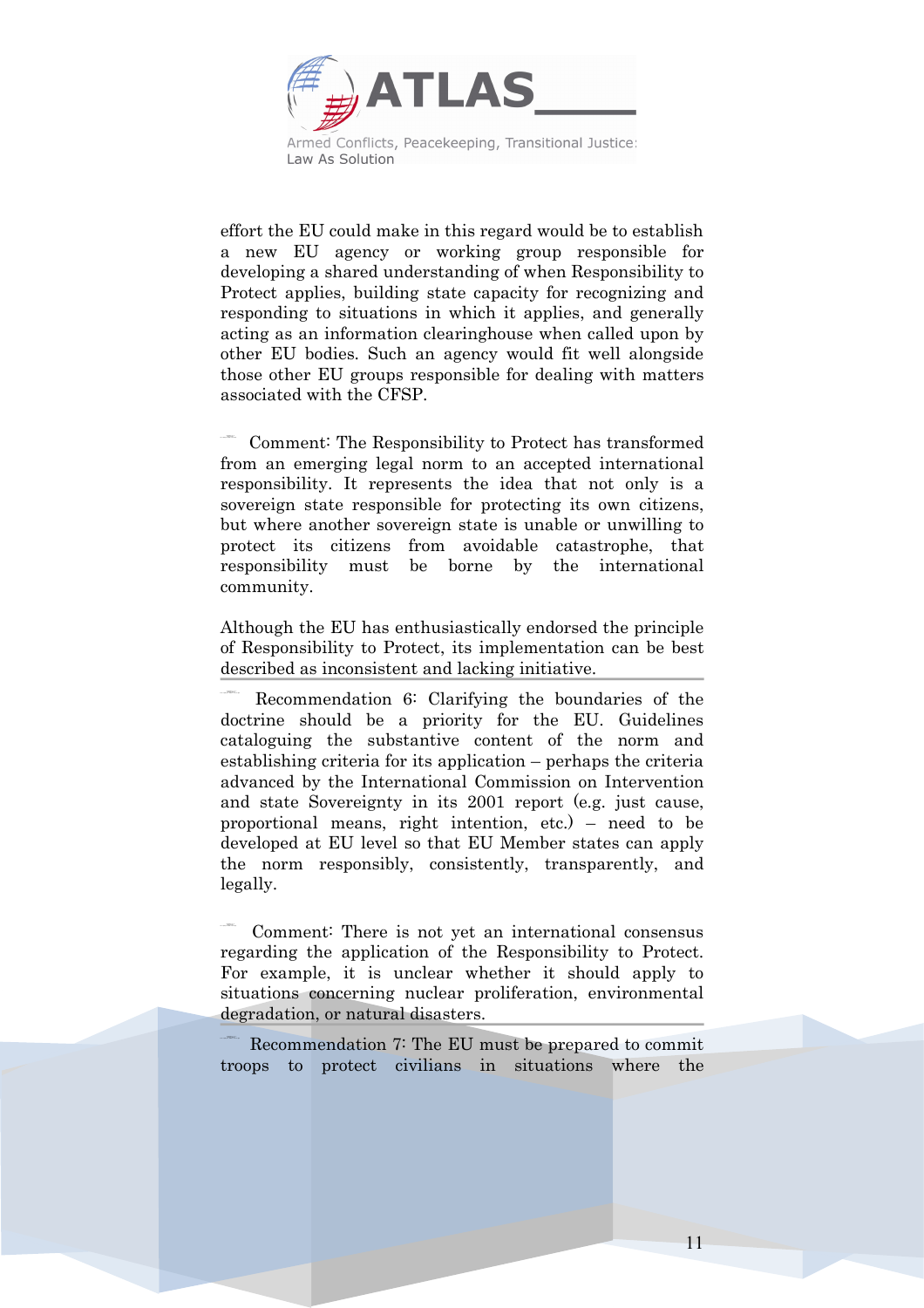

Responsibility to Protect applies and other means of coercive action have failed to solve the problem.

Comment: It has become clear that the EU has not yet developed the operational capacity to deal with situations involving the Responsibility to Protect. This is largely due to the fact that the militaries of most EU Member states rely on conscription and have only 10-15% of their forces available for deployment abroad, and also because only a small number of Member states have the capacity to conduct strategic military operations outside of their territory. This could be one of the main reasons the EU has taken a backseat role with regard to certain situations, for example in Darfur, where the EU made it clear that its role was primarily one of support to the African Union which was to be considered the lead international player in that context.

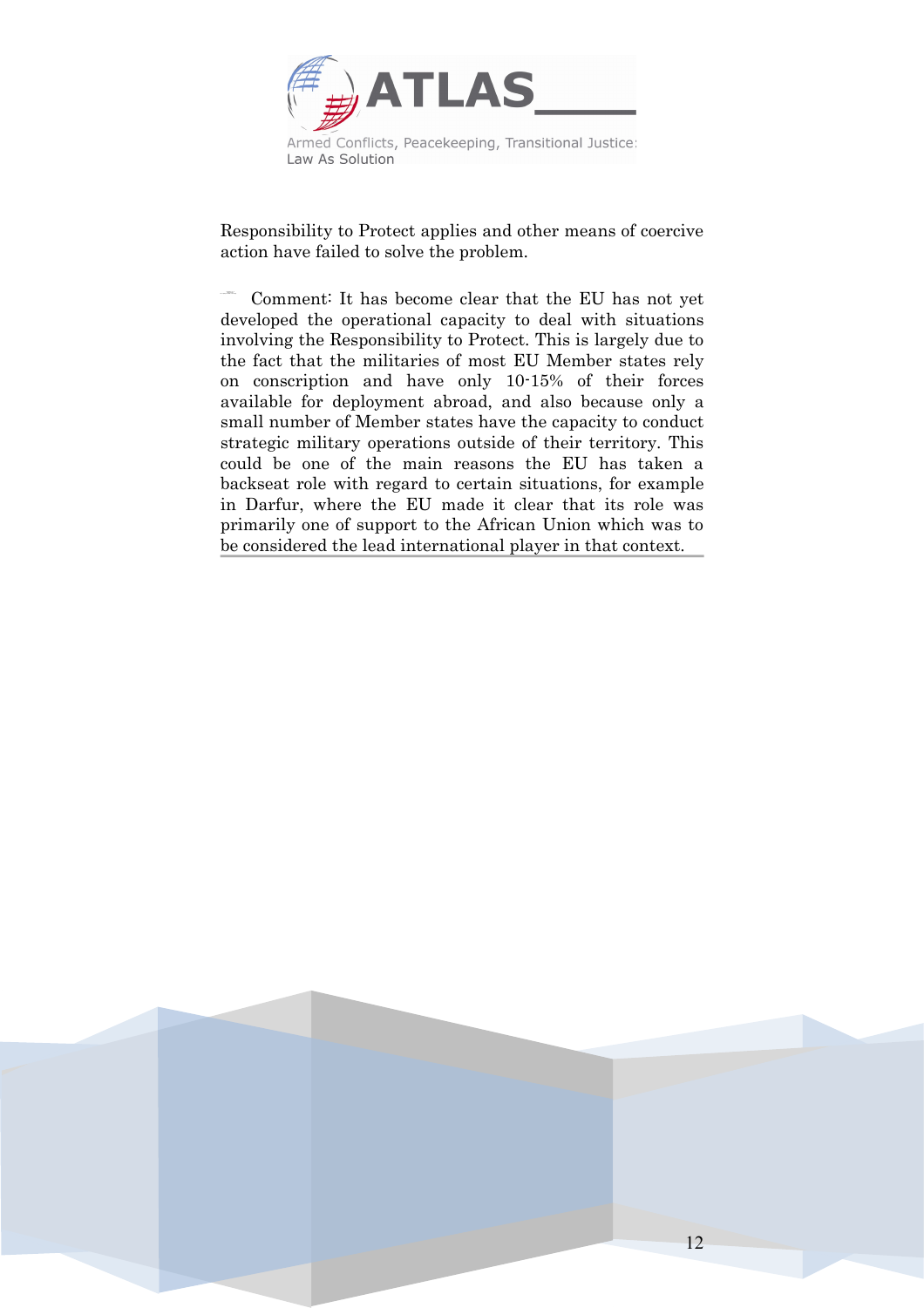

Key recommendations concerning the protection of women in armed conflict situations

Recommendation 1 (global): Enhance the protection of women in times of armed conflict by reinforcing the existing normative framework and by taking specific actions.

D and a™ en un Recommendation 2: [States] to denounce any form of violence against women perpetrated in conflict situation, in accordance with the provisions of international humanitarian law, and in particular to denounce rape, sexual slavery, forced pregnancy and sterilization or any other form of sexual violence of a comparable gravity as crimes against humanity and, when they are perpetrated in armed conflict situations, as war crimes.

Recommendation 3: [States] to not grant the benefit of amnesty in the event of crimes of sexual violence.

Recommendation 4: [States, international organizations, international jurisdictions] to ensure the protection of the victims called to testify before the national courts and the international criminal courts judging genocides, crimes against humanity and war crimes, and to grant them a residence permit, at least for the time of the judicial procedure.

Recommendation 5: [states, international organizations, NGOs] to offer a specific legal and social support to women who can give information about the individuals who perpetrated attacks to basic rights and war crimes during or after the conflict.

Recommendation 6: [States, international organizations, NGOs] to provide social and legal assistance to all the witnesses quoted in front of national courts and international criminal courts judging genocides, crimes against humanity and war crimes.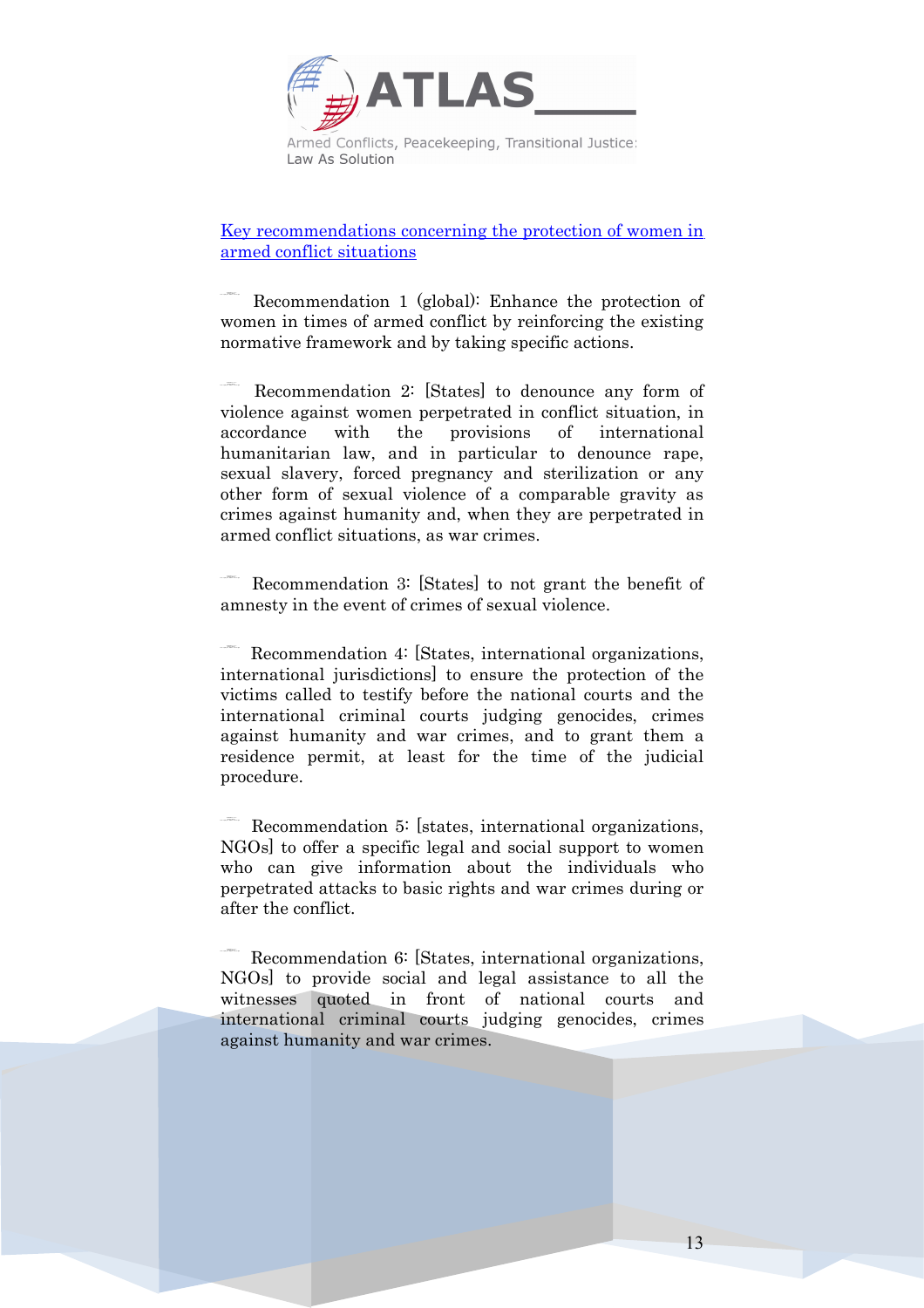

Recommendation 7: [States] to grant the statute of refugee or another form of protection to the victims of persecutions and sexual violence and/or to grant the statute of resident for humanitarian reasons to women victims of violence during a conflict.

Recommendation 8: [States, international organizations] to support and finance NGOs which advise and help the victims of violence in conflict and post-conflict situations.

D and a™ en un Recommendation 9: [States, international organizations] in post-conflict situations, to take into account the problems specific to women in the rebuilding process and in the political transition in affected areas.

D and a™ en un Recommendation 10: [States, international organizations, NGOs] to offer health care to women recovering from wounds and traumatisms undergone during the war -physical and mental -, including the assistance of specialists for the women whose children were the fruit of a rape and/or who were ostracized by their community and their family for having being raped.

Q uickTim e™ et u n Recommendation 11: [All parties involved in armed. conflicts] to impose appropriate military disciplinary actions against any form of violence inflicted to women in conflict situations.

Q uickTim e™ et u n Recommendation 12: [All participants to armed conflicts] in armed conflict situation, to carry out the evacuation towards sure places of women threatened of violence, including sexual violence.

Recommendation 13: [UN] to take measures to allow the peace operations team, in their mandate, to protect women against all forms of violence and, in the event of occurrence of such acts, to immediately transmit the most complete information on the events, to identify and evacuate the victims.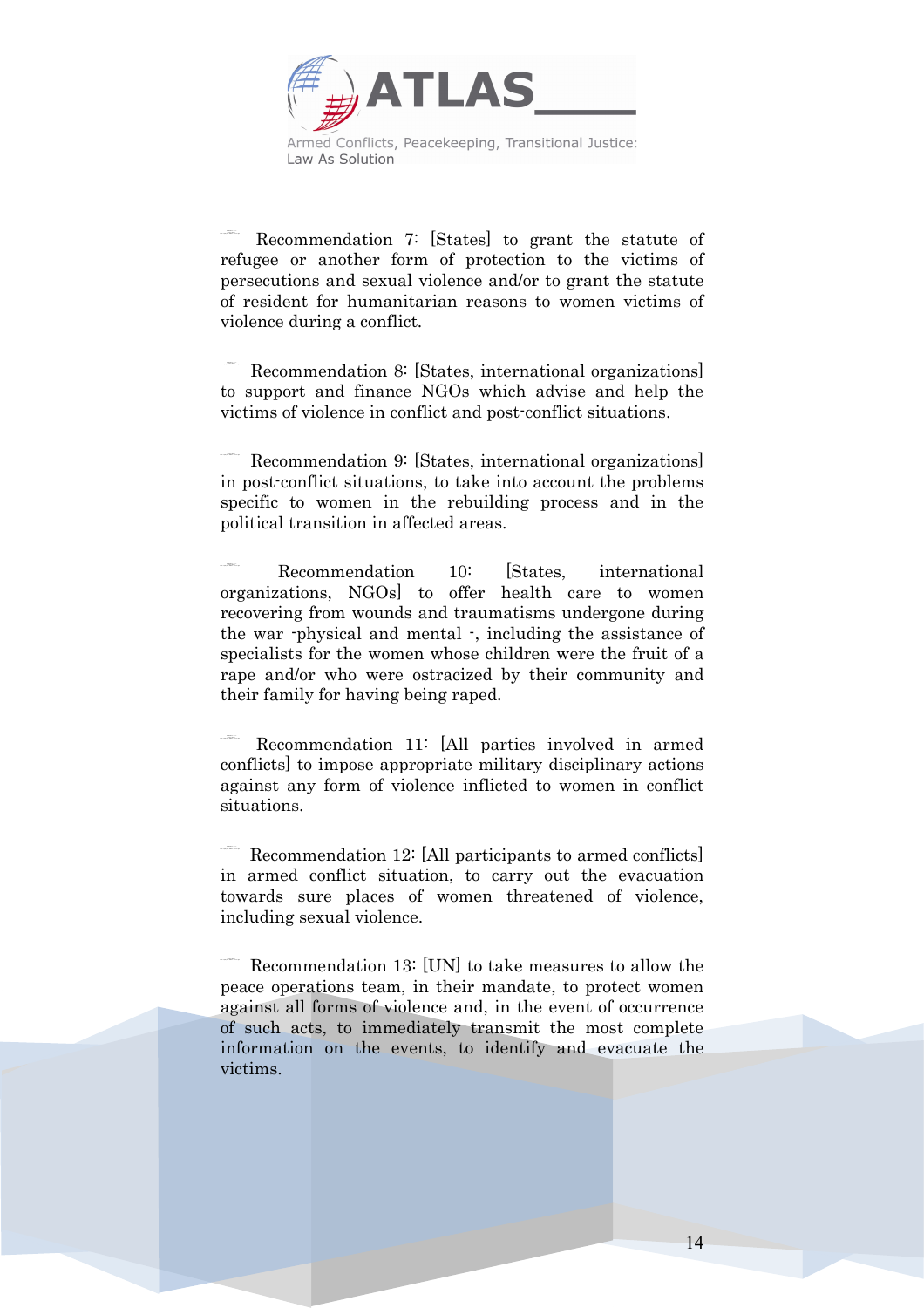

Comment: International law provides a normative framework for the protection of women in times of armed conflict (via international humanitarian law) and an incrimination of the acts of violence, including sexual violence inflicted to women during conflicts (criminal international law). However, the new wars especially call for an increased protection of women in times of armed conflicts.

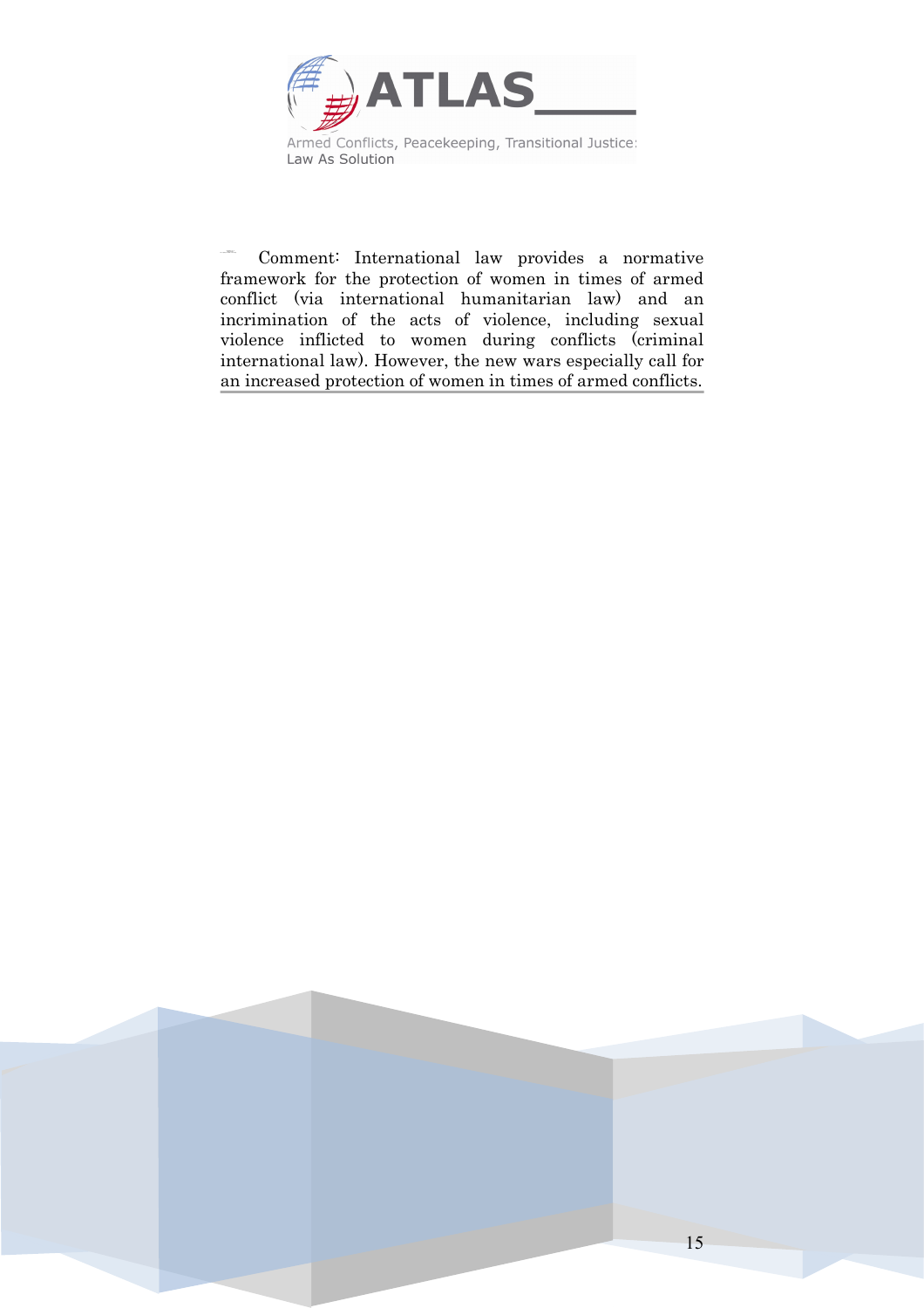

### Key recommendation concerning the protection of children in times of armed conflict: the issue of child soldiers

In spite of the existing legal arsenal at an international level aiming at protecting the child and the reinforcement of the fight against the child soldiers issue since the end of the year 90 - in particular following the report drawn up for the UN by Graça Machel on the impact of armed conflicts on children -, failures to protect children in times of armed conflicts persist. The European Union and its Member states individually have a role to play in solving the child soldiers issue and in the protection of childhood at different levels (prevention, monitoring, responsibilisation/punishment and reintegration). These levels of action are however closely interrelated. The question of the victimisation of childhood in the armed conflicts must be dealt with globally. Preliminary research on the protection of children in times of armed conflicts, in particular concerning child soldiers issues, help to underline some significant recommendations on how the European Union could act (or reinforce its action) to contribute to a better child protection in times of armed conflict:

Q uickTim e™ et u n Recommendation 1: Ensuring a better control of the production and distribution of small-caliber and light weapons and controlling the trade of such weapons.

Comment: According to the Machel Report mentioned. above, "the proliferation of cheap light weapons facilitated the recruitment of children like soldiers. Formerly, the most dangerous weapons were heavy weapons or complexes, but nowadays the new weapons are so light that young children can use them and so simple that they can be dismantled and assembled by a ten year old child. The international business of weapons produces cheap and accessible rifles, so that the poorest communities have from now on access to lethal weapons which can transform a localized conflict into a bloody massacre. In Uganda, an automatic AK-47 does not cost more than one chicken and, in the north of Kenya, not more than one goat". The proliferation of light or small-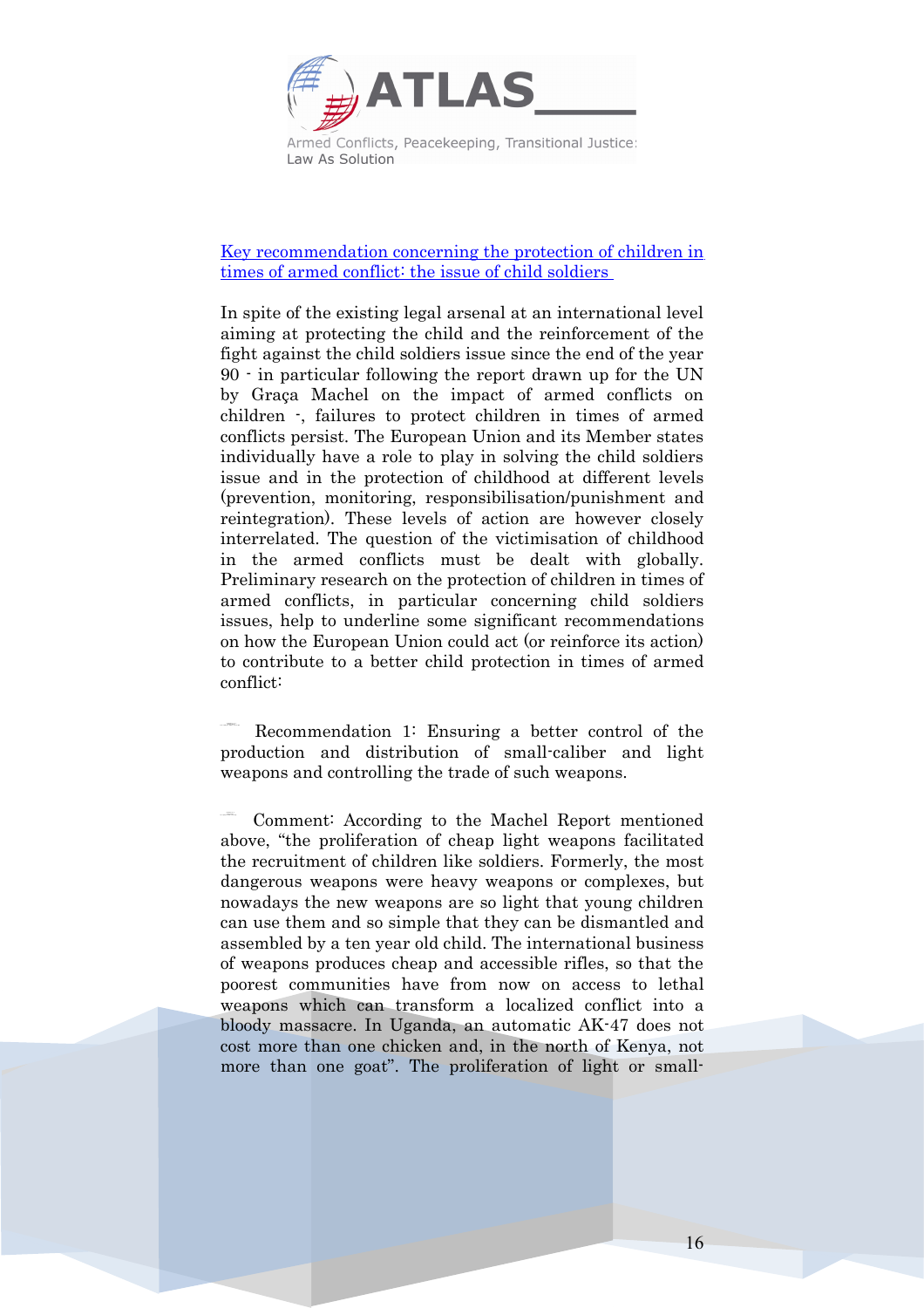

caliber weapons being one of the major causes of the increasing number of child soldiers, a greater control on their production and distribution is essential. Moreover, the Committee of the rights of the child in the analysis of the reports submitted within the framework of Article 8 of the optional Protocol to the Convention of the United Nations on the rights of the child concerning the implication of children in the armed conflicts recommends a specific prohibition of the trade of weapons when the final destination is a country where children are or are likely to be recruited or used in the hostilities.

Recommendation 2: Encourage states to ratify all existing treaties protecting the rights of the child and encourage them to fully collaborate with the international bodies in charge of their supervision.

Comment: Because of the lacunae of the international instruments (international humanitarian law, international human rights law and international criminal law) and as long as a harmonization is not made, it seems useful to encourage the states: a) to ratify all the international instruments protecting the children (in particular optional Protocol to the Convention of the United Nations on the rights of the child on the participation of children in armed conflicts which raises at 18 years the threshold of age for recruitment and participation in hostilities); and b) to collaborate fully with the international supervision bodies.

D and a™ en un Recommendation 3: Develop mechanisms aiming at holding non-state actors accountable for humanitarian and human rights abuses especially when the victims are children.

Comment: The Machel Report, underlines the lacunae of international law regarding the protection of the child (§ 217) as well as the relative contradictions between the various branches of the international law (§ 220), and pinpoints the importance to encourage the entities other than the states to formally undertake to respect the standards regarding the protection of the rights of the child (§ 230). More recently, in September 2008, the special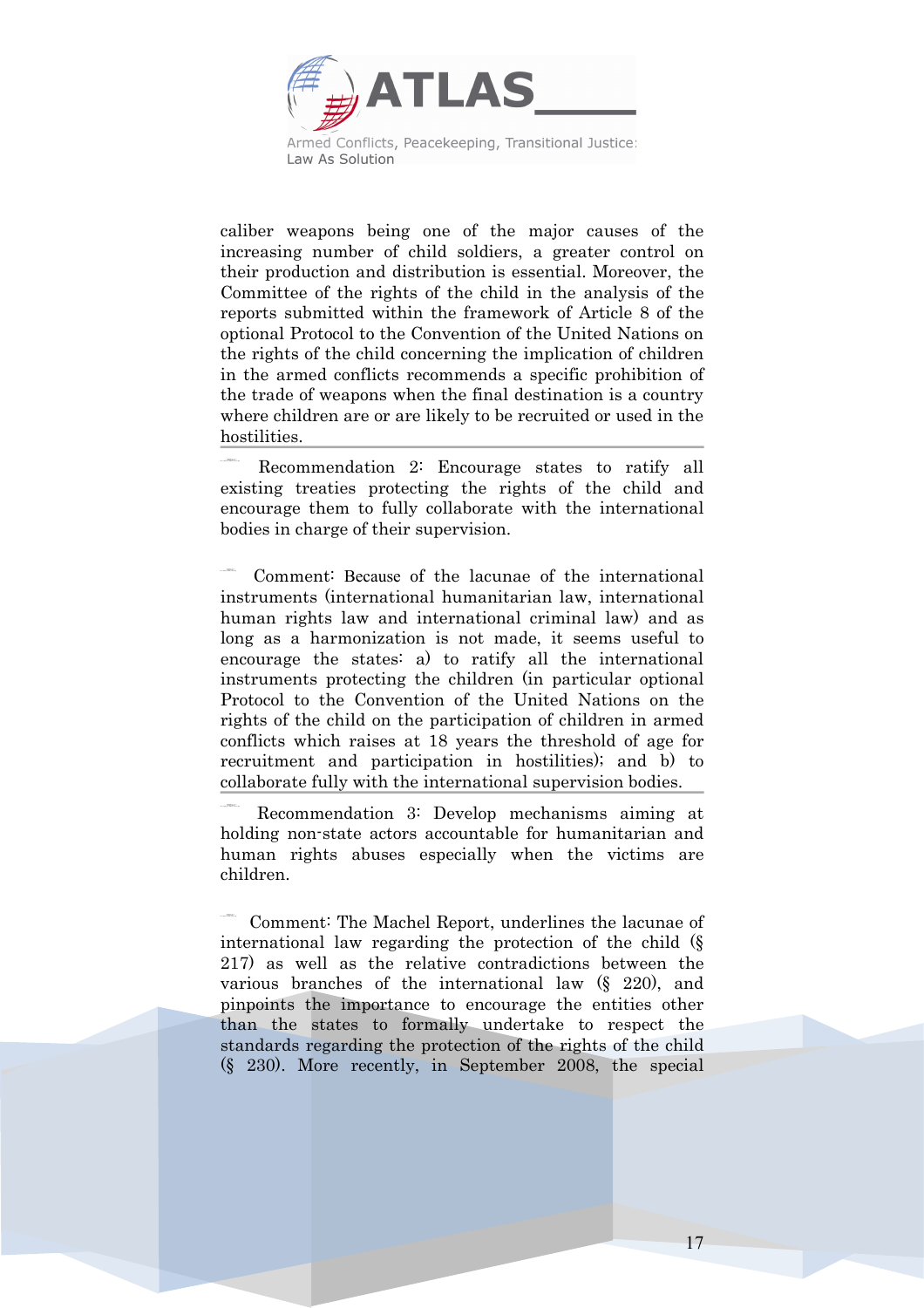

representative of the Secretary General of the UN on the children and the armed conflicts called to the attention of the Human Rights Council of the United Nations the fact that human rights law and humanitarian law often focus on states, whereas non-state actors commit serious violations against children in armed conflict situations. For the special representative, the Council must also deal with the question of non-state actors and how to hold them accountable for violations of human rights. That underlines the importance to promote dialogues between the states and such actors.

Recommendation 4: Encourage and ensure the full cooperation of all states with the ICC and the other international criminal tribunals.

Comment: In addition to the ratification of the Rome Statute - which establishes the International Criminal Court (ICC) and qualifies as war crime the recruitment of children younger than 15 years old in the armed forces or armed groups as well as their active participation in hostilities -, the co-operation of the states with the ICC or with the other international criminal courts appears essential for the prosecution and the sanction of the recruiters of childsoldiers or the perpetrators of other international crimes against children.

D and a™ en un Recommendation 5: Ensure that states criminalize the child abuses perpetrated in the context of armed conflicts.

Comment: At the international level prosecutions remain exceptional and can prove to be insufficient. The adaptation of domestic law is thus necessary, especially since ICC's jurisdiction is only complementary to national jurisdictions. Domestic laws must establish a minimum age for recruitment and the participation of children in the hostilities, and they must also ensure that the persons in charge of the recruitment or the use of children can be prosecuted in criminalizing these behaviors and by foreseeing the imprescriptibility of these crimes, according to Article 29 of the Statute of Rome.

Recommendation 6: Provide the assistance needed to the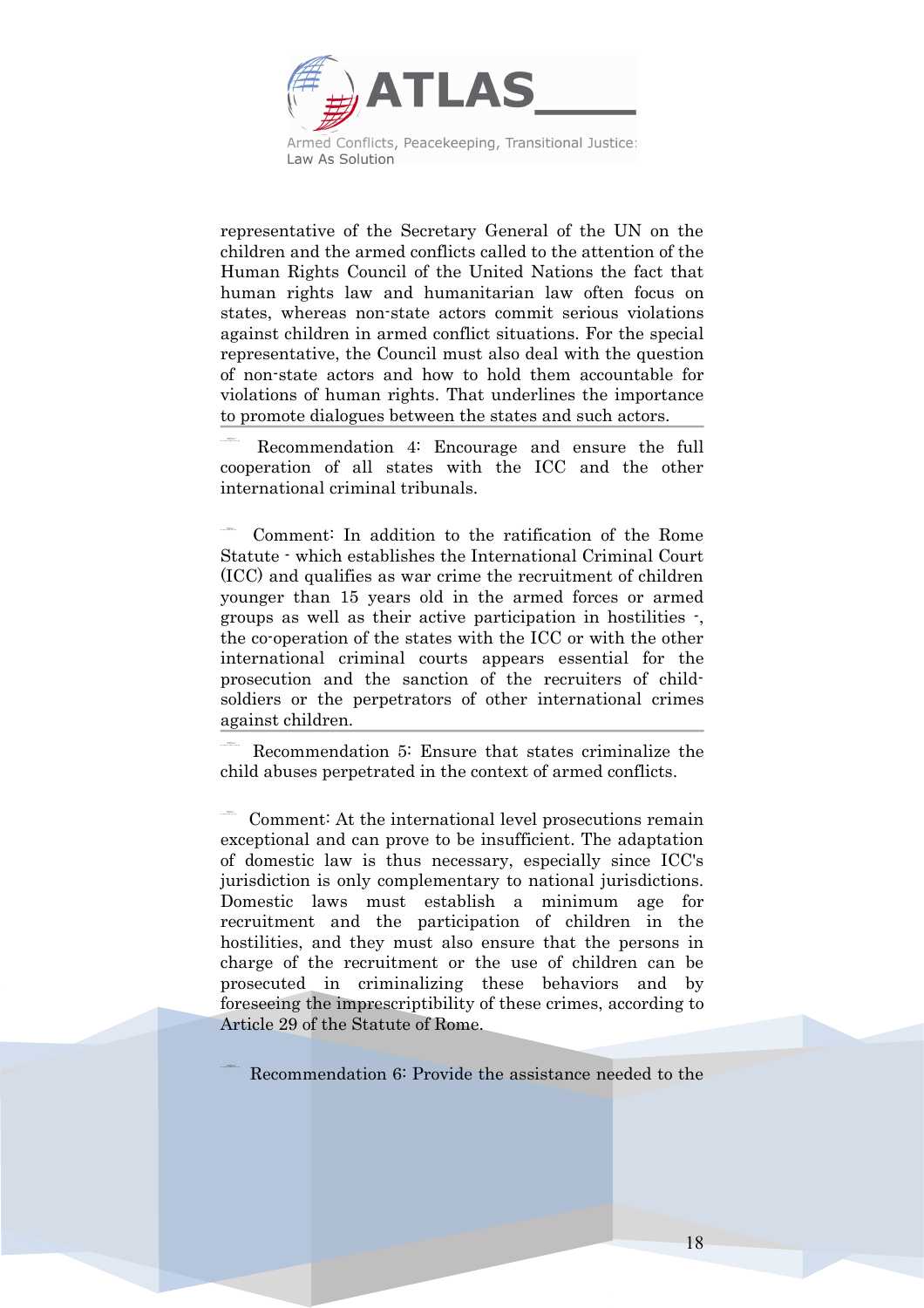

states in post-conflict situations to help them to rebuild their legal and justice systems.

Comment: As stated by Graça Machel in his 1996 report, "the main responsibility, to identify and sanction the violations, falls on the national authorities of the state on the territory of which these violations occurred" ( $\S$  252), but even when the political will to prosecute exists, states may not have the means to handle the prosecutions because of the weakness of their judicial system, or because of the destruction of the legal system resulting from the conflict. That's why it's crucial to rebuild the states' legal system in post-conflict situations that require international assistance (including European).

Recommendation 7: Use extraterritorial criminal jurisdiction to prosecute crimes related to child soldiers and children in armed conflict situations.

Comment: Since international prosecutions are still exceptional, and considering the obstacles preventing domestic prosecutions (weak legal system or lack of political will to prosecute), it would also be necessary to encourage the states to use their extraterritorial criminal law to prosecute the persons responsible for the recruitment and the use of children in the armed conflicts. The Committee of the rights of the child recommends such solution. In addition, the American Bill of October 3, 2008 (Child Soldiers Accountability Act - S. 2135) defines as federal crime the recruitment or the use of soldiers younger than 15 years old and authorizes the United States to prosecute on the US soil a person suspected of having committed such a crime even if the child was recruited or was used as a soldier outside of the United States. The sentence can go up to 20 years of imprisonment, even life-sentence if the crime resulted into the death of the child. Moreover, the United States can expel or refuse the entry on the American territory of the individuals that have recruited children. European Union should follow the example of the United States on that matter to avoid to become a haven for those who use child soldiers.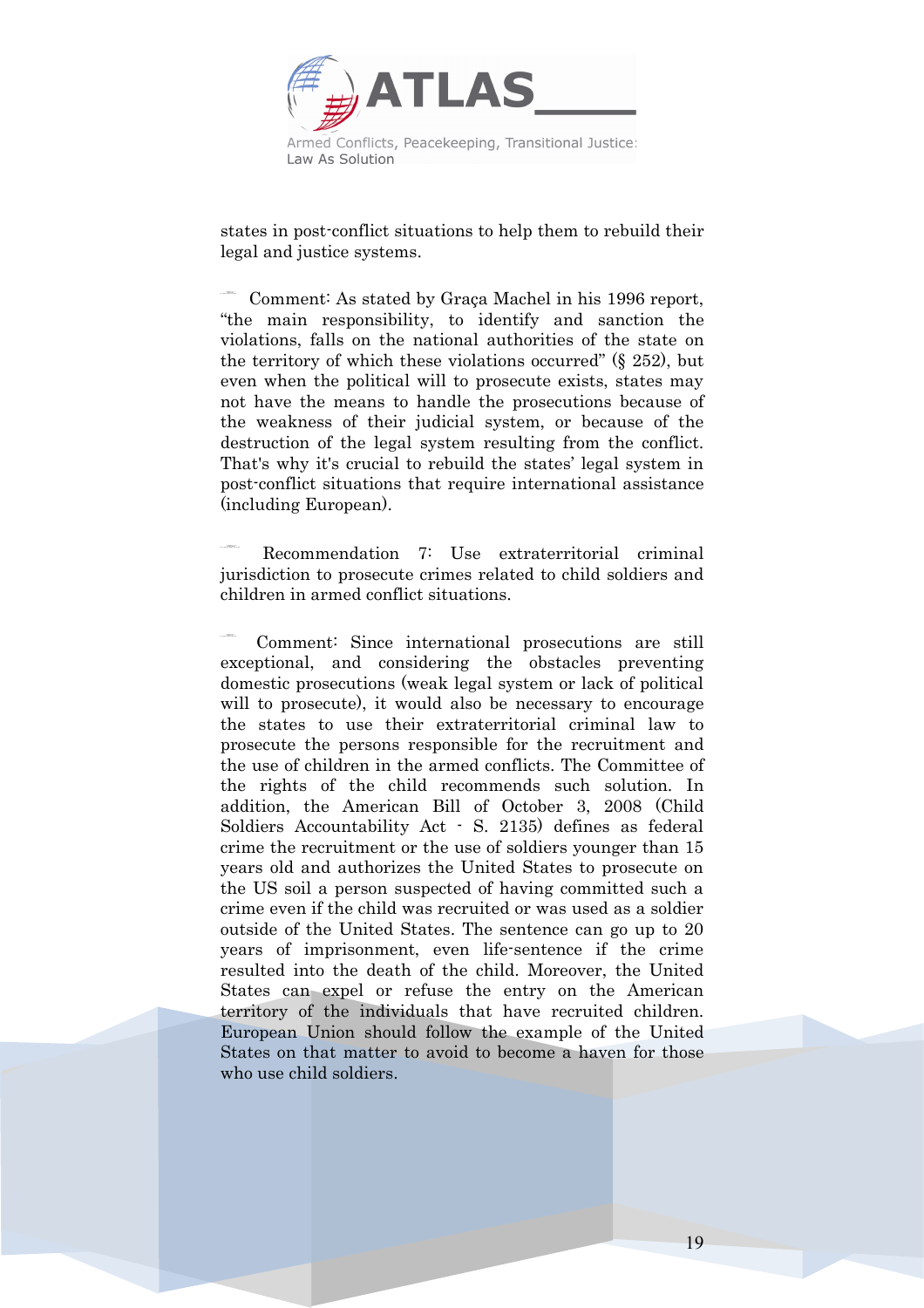

Recommendation 8: Subtract from amnesty laws any crimes related to child soldiers and children in armed conflict situations.

Comment: To avoid the impunity of the persons who recruit and use children in the conflicts, recruitment and the use of children cannot be covered by an amnesty law.

Recommendation 9: Ensure the right to effective remedies of the children victims of the conflicts in addressing the issue in the peace agreements negotiations.

Comment: During the negotiations of peace agreements, the issue of the remedies of the children victims of the conflict must also be taken into account.

Recommendation 10: Ensure that the prosecution of the child-soldier respects international standards applicable to the justice of juveniles and the goal of social rehabilitation.

Comment: The child-soldier seen as a victim or as a criminal raises the question of his liability. That liability must integrate rehabilitation considerations. If the child is prosecuted, his vulnerability must be taken into account and he must benefit of the full application of the international standards applicable to the justice of juveniles.

Recommendation 11: Encourage alternative justice mechanisms when appropriate.

Comment: Alternative justice mechanisms such as the truth commissions and reconciliation commissions can be useful initiatives. Other extra-jurisdictional initiatives, even extra-legal, such as awareness campaign within the targeted community, the traditional ceremonies of purification or any local actions supporting the reintegration of the vulnerable populations in post-conflict situations, should be encouraged when they seem appropriate.